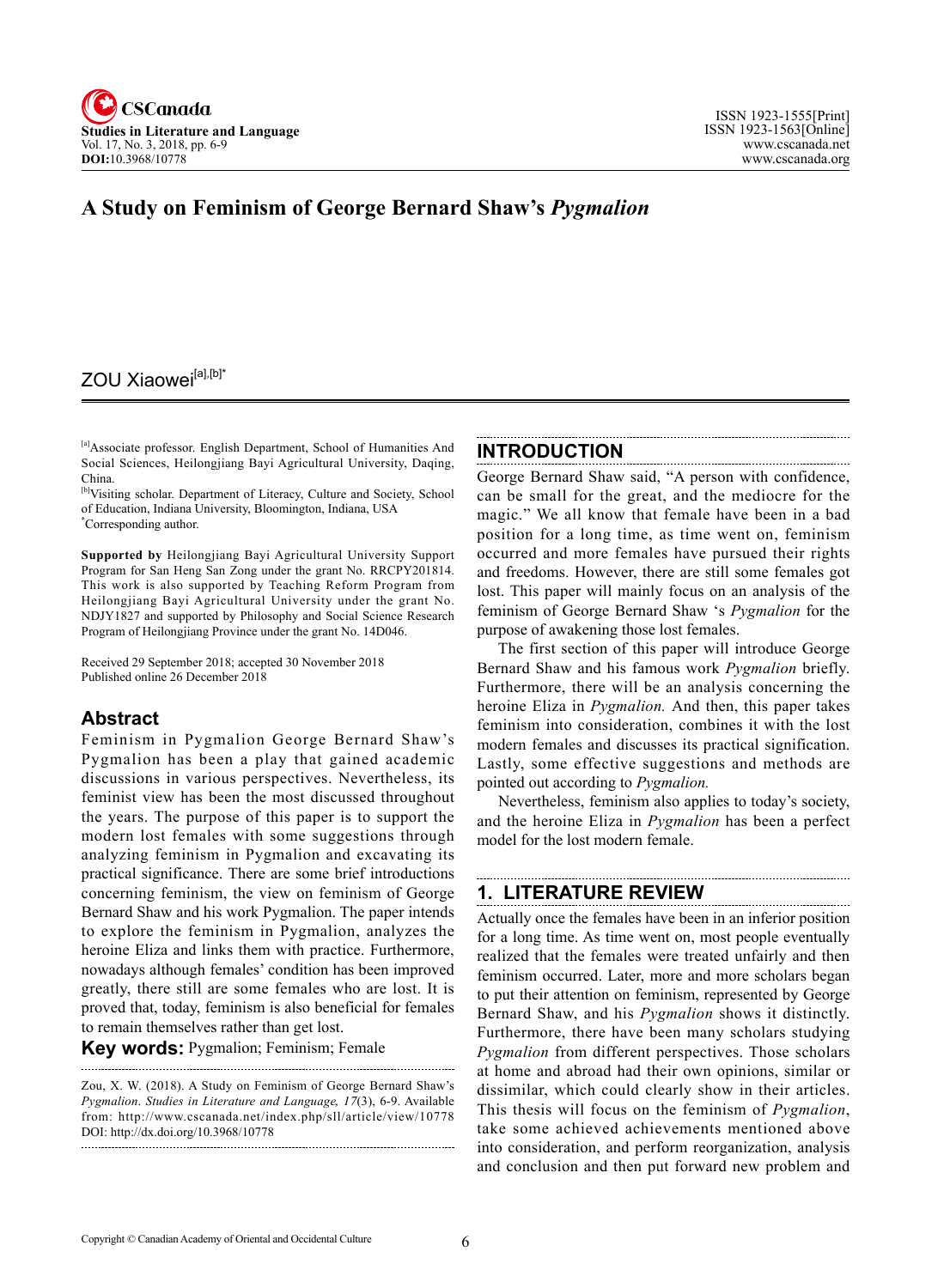solution.

As to *Pygmalion*, the western scholars always tend to associate it with Pygmalion Effect, which refers to the phenomenon whereby higher expectations lead to an increase in performance. However, there are still few scholars who conducted studies on feminism of *Pygmalion*, such as Julie Wosk, Marcie Ray, Temouh and Ouahiba, etc. (Julie Wosk, 2015) In the twentyfirst-century female artists taking on Pygmalion's role have used the tools of technology and science to fashion their own machine-women, female robots, mannequins, and cinematic dolls. Feminist writers during the period, rejecting essential ideas about women having innate, gender-based psychological characteristics, had argued instead for the socially constructed nature of female identity. Gender and sexual characteristics were not inherent but rather shaped by a range of social factors, including the environment, social expectations, and education. Julie (2015) mainly stressed the position of females on that society, while Marcie Ray (2014) emphasized on reinventing women and claimed that *Pygmalion* poised as it was at the beginning of secondwave feminism, predicted a much larger metamorphosis for women. Informed by the writings of Raymond Williams and Jacques Attali, Marcie Ray's essay: *My Fair Lady: A Voice for Change* argued that the heroine's voice became an expression of females' progress—a voice for change. This article exposed numerous reasons why this interpretation has appealed to scholars and audiences alike. Mainly, the fairy-tale reading attempts to resolve a number of uncomfortable questions mentioned in the story, such as the absence of a typical love plot, and especially Higgins's undefined sexuality. Meanwhile, Temouh and Ouahiba (2014) highlighted the central role played by the feminist movement in the struggle for the dismantling of the patriarchal system. In addition, Temouh and Ouahiba argued that the overthrow of patriarchal dominance would result, not only from outer reforms such as the establishment of Socialism, but from females' inner revolt against oppression as well.

It is obvious that there are many domestic scholars enjoying *Pygmalion*, and studying it from different aspects. But here the author studies *Pygmalion* only from the perspective of feminism. " Many proponents of feminism also focus on analyzing gender inequalities and the promotion of the females' rights, interests and issues " (Li, 2006, p.14). And many scholars associated females with Pygmalion, from the close to the distant, from the elementary to the profound.

Chen (2006) concerning *Pygmalion* exposed how woman figure being oppressed, and the position of woman in society being forced to the lowest. This article shows readers the position of women clearly in that social background and appeals to treat women fairly and advocates feminism, but it is full of plots and analyses of *Pygmalion* in view of the position of women, without intensive study on feminism. Li (2016) mentioned and analyzed the heroine Eliza's awakening in the follow aspects: the visible changes in appearance, and the invisible ones in the understanding of the awakening of spirit. This paper mainly introduced and analyzed the heroine Eliza 's transformation from the Cockney flower girl to an independent woman in the light of feminism. But it did not notice the practical problems among the modern females. Furthermore, in Liu's thesis (2005), except for detailed introduction and analysis of feminism embodied in the heroines, also mentioned the current problems confronting the modern females and stressed the significance of feminism in solving problems. However, this thesis was lack of specific methods and suggestions to the modern females, which seems to be incomplete. And therefore the author will put forward her own opinion in view of those problems mentioned above and write a paper so that readers can have a better understanding on feminism of *Pygmalion*, and the modern females who are in need can draw their inspirations eventually.

# **2. BACKGROUND INFORMATION**

### **2.1 Introduction of George Bernard Shaw and his** *Pygmalion*

George Bernard Shaw is an playwright who comes from Irish. He also is one of the co-founders of the London School of Economics. Besides, his first profitable writing includes music and literary criticism. And his drama is popular and famous, too. He has been awarded Nobel Prize in Literature and Oscar, owing to his contributions to literature and the film *Pygmalion* which is adapted from his play of the same name.

*Pygmalion* is one of the most famous and popular plays of George Bernard Shaw. And It is a story like this. Professor Higgins and Colonel Pickering meet in the portico of Saint Paul's church after the opera. Professor Higgins and Colonel Pickering, one is a scientist of phonetics and another one is a linguist of Indian dialects. At the beginning, they made a bat that, Professor Higgins will transform Eliza Doolittle who is a flower saleswoman into a woman who is as well-spoken as a duchess. Later, Eliza receive his invention to transform herself in order that she may work in a flower shop when she speaks properly enough. Some months later, Higgins trains Eliza to speak properly and behave well. And there is the ambassador's party that Higgins and Pickering made their bat, Eliza makes a spectacular and resounding success. Actually their bat for Higgins is definitely won, but he and Pickering are bored with the project all the time, which hurts Eliza. And She does not know what is to become of her. At last, Eliza chooses to leave and become herself.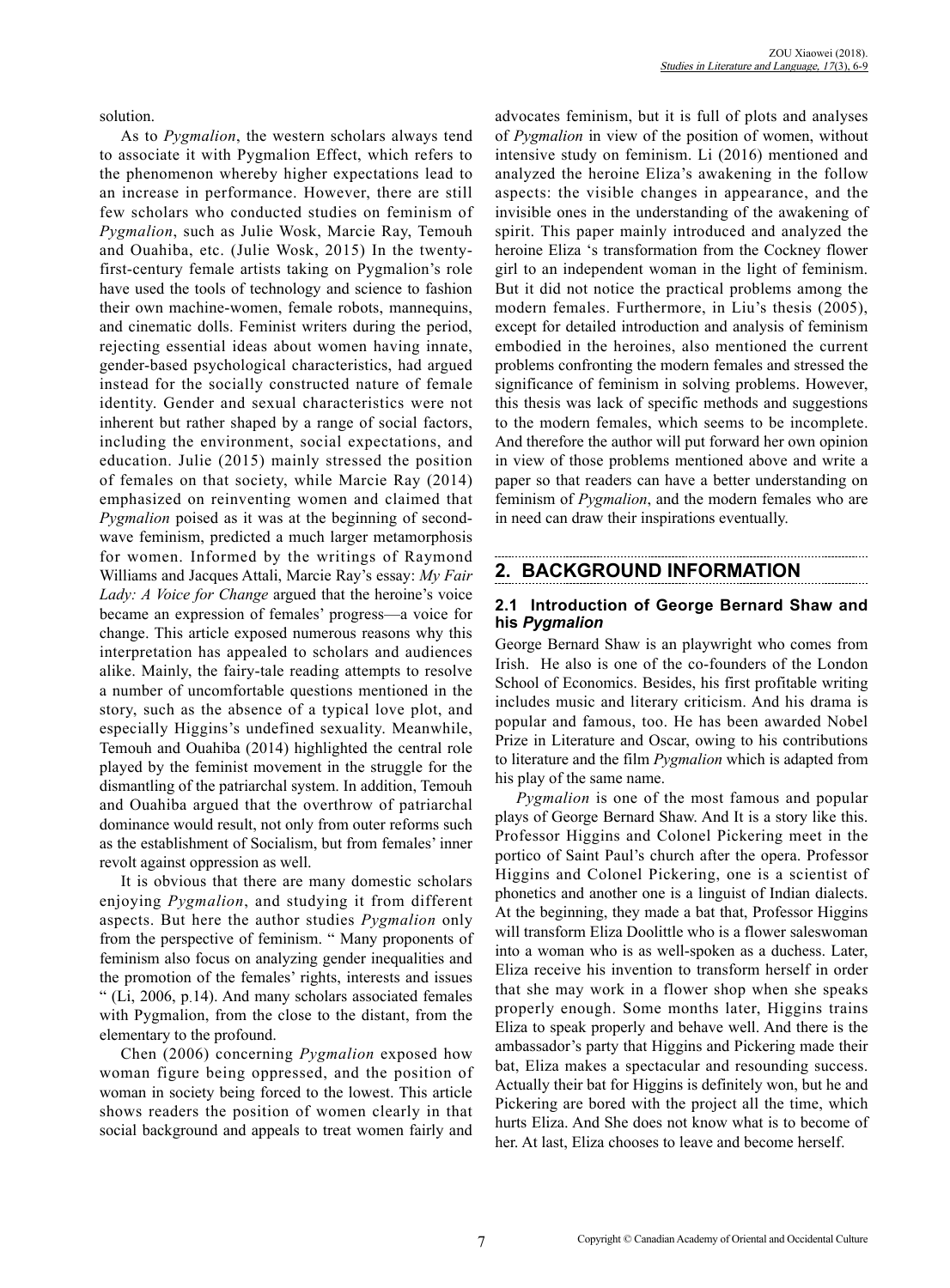#### **2.2 An Analysis of the Heroine in** *Pygmalion*

#### **2.2.1 The Heroine in Pygmalion**

The heroine Eliza in *Pygmalion* is extremely unique and independent. In that hierarchical society, to a certain extent a person's pronunciation distinctively reflects his social status. Eliza is just a poor flower seller who speak Cockney English, but possesses self-respect and dare to pursue her own happiness. By chance Eliza meet the hero Higgins, a professor of phonetics, and she is given an opportunity to improve pronunciation in order to get a better job while he is for the purpose of a bet. After persistent training and sustained practices, Eliza realize a gorgeous transformation eventually. Later, Eliza is aware of the circumstance that actually she still is a bet of Higgins. She chose to leave him and make herself independent, self-respect, and seeking freedom and equality.

#### **2.2.2 Perfect Transformation of the Heroine in Pygmalion**

As the plot unfolds, Eliza appears in three different images—a poor flower girl, a lady in good manners and an independent woman with self-respect (Liu, 2005). The transformation from a flower girl to a lady is only the transformation in accent, dressing and manners, while the transformation from a lady to an independent woman lies in the evocation of Eliza's self-awareness. The transformation from a lady in good manners to an independent woman with self-respect and dignity reflects in subtle changes occur within Eliza unconsciously in Wimpole Street. It is no doubt that at the beginning Eliza just is a poor flower girl who lives in the lowest condition and without any decent status. But Eliza never give up herself, conversely seeks for her independence, freedom and equality. She tries her best to find a way transforming herself from the poor to the decent. Afterwards, with the help of professor Higgins, she becomes a lady in good manners, but she loses herself. Ultimately Eliza realizes that she just is a bat, and then she makes a decision to leave professor Higgins, which transforms her from a conventional lady into an independent woman with selfawareness. Eliza has her own dreams and ideals, and she establishes her independence and transformation completely.

# **3. FEMINISM IN** *PYGMALION* **AND ITS INFLUENCES ON MODERN FEMALES**

Li (2006) claims that "Generally speaking, feminism is a body of social theory and a political movement primarily based on, and motivated by, the experiences of women. "

### **3.1 The Feminism in** *Pygmalion*

Eliza, in *Pygmalion*, at the beginning is a flower seller with poorly dressed and speaking a "terrible" English. An experiment is conducted on her. She has an opportunity to speak the language correctly and she also becomes a bet between the two gentlemen, Professor Higgins and Colonel Pickering. After has been trained for some months, she achieve her completed transformation in high society. Eventually she seems like a beautiful lady who speaks English perfectly. And she passes for a "duchess". With her triumph comes her awakening. The two gentlemen started the experiment regardless of her feelings. She has been made a lady but has no means to support herself and Higgins does not care for her a bit. She asserts her independence. And she asks herself "What is to become of me?" The underlying theme in *Pygmalion* discussed above is strong feminine awareness. Eliza turns herself from a poor flower girl into a daring and passionate woman. And we can conclude that Eliza has the feminist awareness or awakening. And eventually Eliza has achieved her transformation and realized real independence through her awareness of feminism.

### **3.2 Circumstances of the Modern Females Who Are Lost**

Nowadays, women seemingly have gained more rights and freedom than before and women even almost get equal rights as men in many ways in modern society. But owing to the influences of male-centered culture flourishing in China for thousands of years, many women are used to living a designed life by men (Liu, 2005). For example, Minhong Yu, the founder of New Oriental said in a speech that it was the fall of women that led to the depravity of society as a whole. There is no doubt that this is blatant discrimination against women, and ironically, it comes from one of the most successful educators. Actually there must have been some practical examples for Minhong Yu to claim his extreme view, such as those material females or gold-diggers. The fact that there are still some females who get lost and can't recognize their real values as females. However, for females, it is still unfair and inequitable to be responsible for the entire fault all over the world. Besides, the females have the obligation to stand for themselves and seek for their own rights and freedom.

#### **3.3 Ways to Shape the Lost Modern Females Through Pygmalion**

Therefore, it is no doubt that feminism has been used by females as a weapon to gain equal rights with men. Just like what have been mentioned above, Minhong Yu was continuing his speech concerning the faults caused by females when some independent females occurred and opposed to the extreme view. If the females have troubles in society, such as being unfairly treated and suffering discrimination, which make them lost. And then feminism is an effective weapon for females to employ so as to fight back to enjoy equal rights with men and let they become of themselves. Although the hardships among females are provoking and tantalizing, especially for those lost